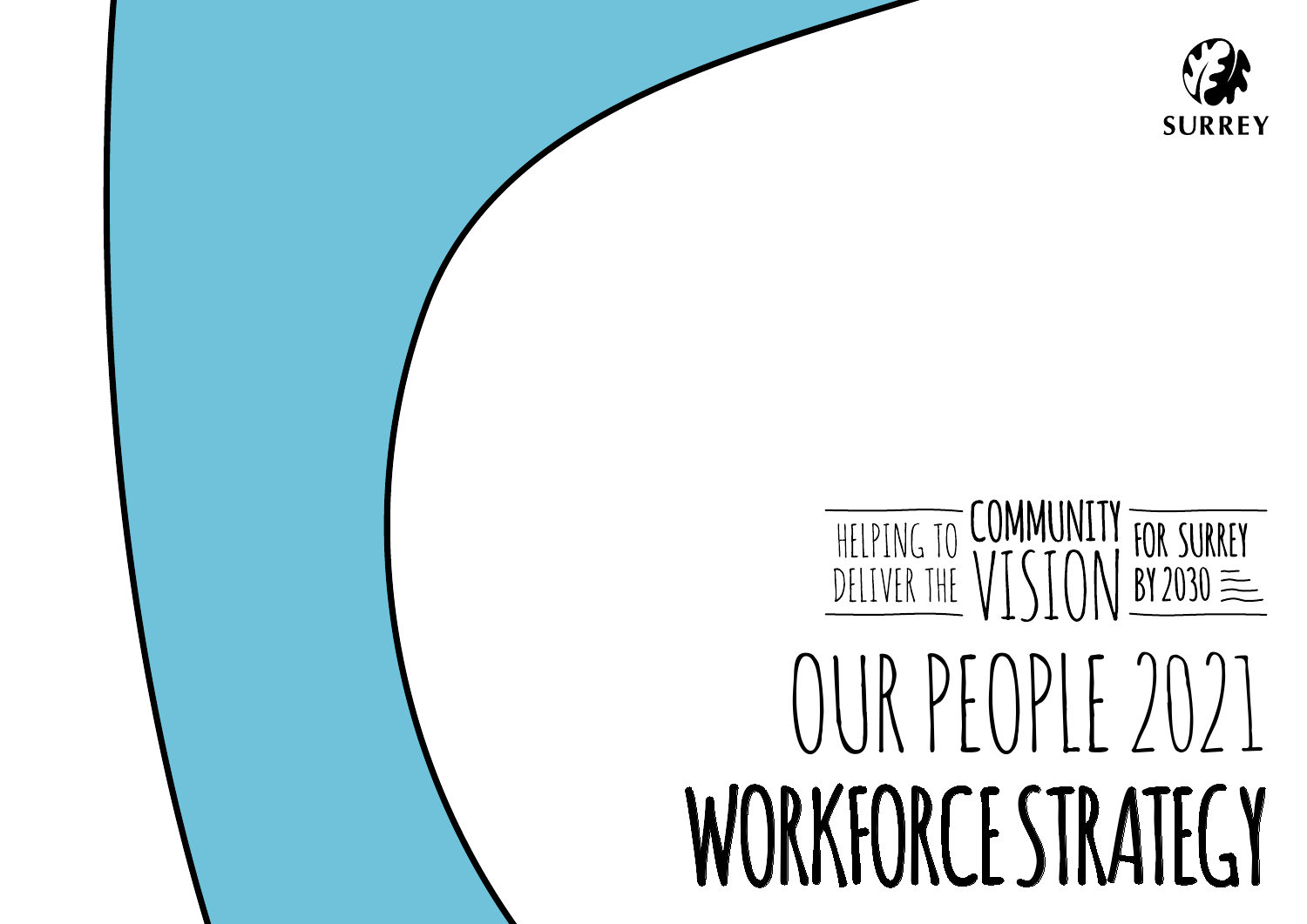## **CONTENTS**

- **PAGE 3 -**[Introduction](#page-2-0)
- **PAGE 4 -** [Context and vision](#page-3-0)
- **PAGE 6 -** [Strategic direction](#page-5-0)
- **PAGE 11 -**[Impact](#page-10-0)
- **PAGE 12 -** [Delivering the strategy](#page-11-0)
- **PAGE 13 -**[Measuring success](#page-12-0)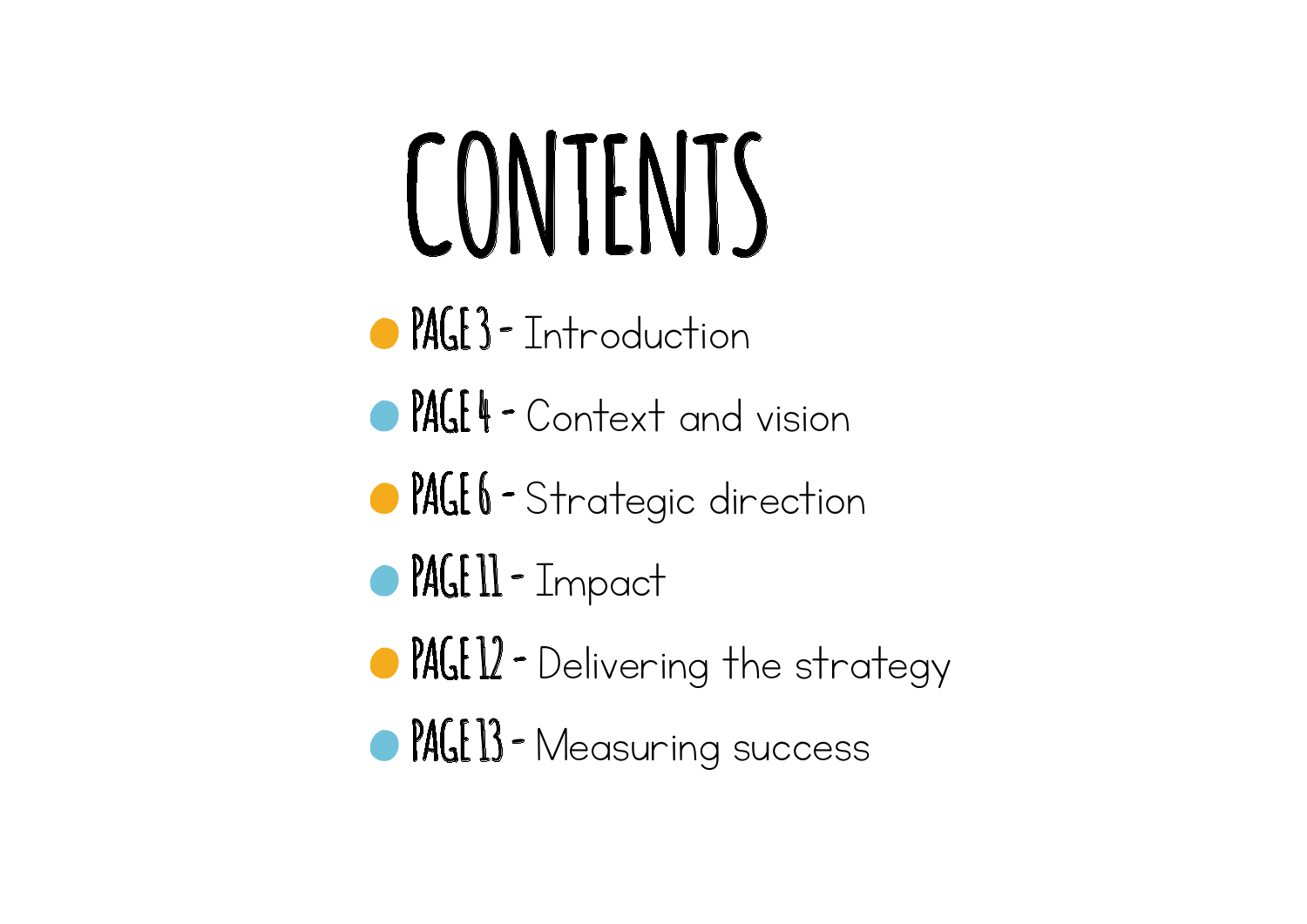# **INTRODUCTION**

<span id="page-2-0"></span>Surrey County Council's (SCC's) Organisational Strategy sets out how the Council will work with residents and partners and direct its resources to where they will have the most impact to deliver the Community Vision for Surrey. The corresponding Financial Strategy and Transformation Programme will not only secure the Council's financial sustainability but will also transform the function, form and focus of the organisation.

As part of this strategic agenda, 'Our People 2021' is our plan for the workforce of SCC (current and future). Our staff are our ambassadors and are crucial to successful delivery of the Organisational Strategy and consequently, achievement of the ambitions for Surrey as set out in the Vision.

Our People 2021 sets out how we will develop the capacity and capability of our workforce to achieve our priority strategic outcomes for Surrey residents, ensure the effectiveness and efficiency of the Council, create a high performance culture and drive wholesale transformational change.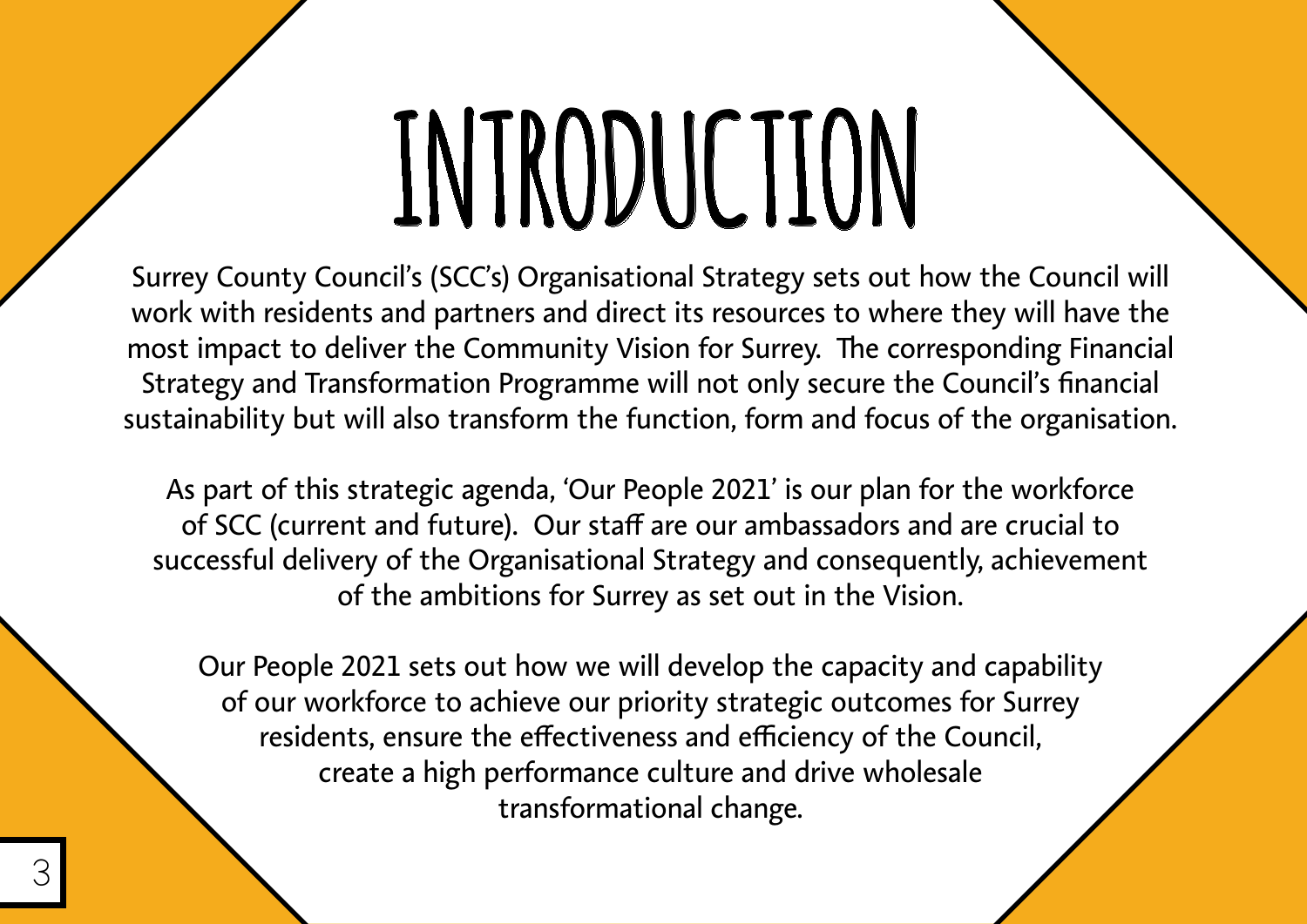## <span id="page-3-0"></span>CONTEXT & VISION

Feedback from staff is that their work is an important part of their lives, they believe they can make a valuable contribution to the success of the organisation and they love their job. But they are frustrated about the way the Council operates. Staff have said that they really want things to change and they see that, with the right leadership and support, along with a shared vision, there is hope for a different kind of organisational culture.

To become a successful and high performing Council with an enthused and engaged workforce we need to be a sustainable, outward looking, optimistic organisation that manages change really well, is achievement orientated, works collaboratively at all levels (internally and externally) and designs interventions that go to the heart of the matter.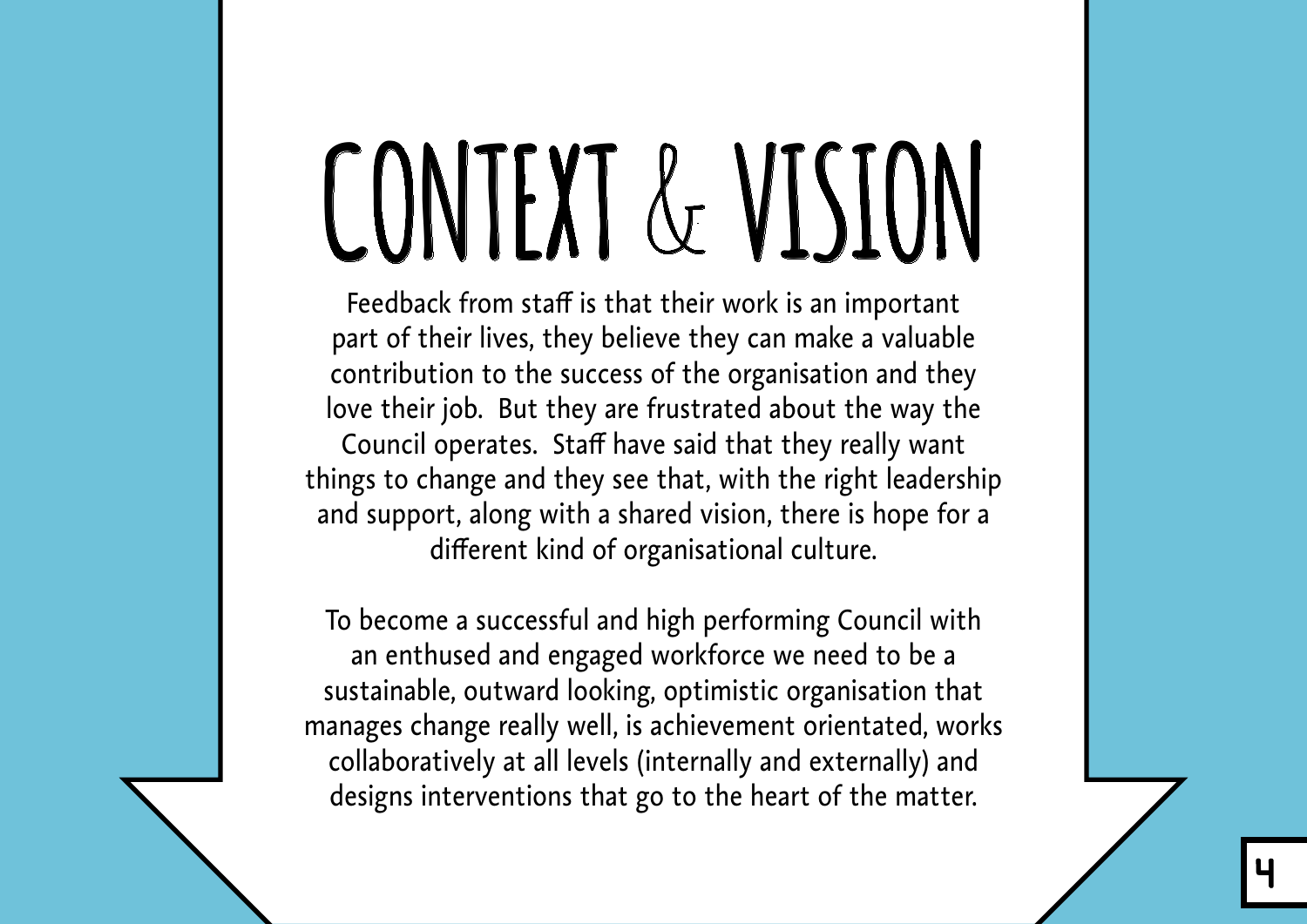#### Our challenges include the demographic make-up of our workforce:

- **•** 4.9% of staff are under the age of 25 against a UK average of 14%
- **•** 33% of staff have more than ten years' service
- **•** 40% of staff are likely to retire in the next ten years
- **•** 1.7% of the workforce is undertaking apprenticeships, against a government target of 2.3%
- **•** voluntary turnover is comparable with the UK average at 12.4%, but 25% of turnover takes place within the first year of employment
- **•** 22% of our social workforce is agency

#### The cultural implications of the Transformation

#### Programme highlight that we need to:

- **•** Develop change leaders as opposed to organisational leaders.
- **•** Reduce hierarchies, break down silos and take a value add view of the way we design our work.
- **•** Improve partnership working, overcoming barriers to collaboration (real or perceived).
- **•** Embrace our changing role in enabling and facilitating, as opposed to providing services.
- **•** Effect radical cultural change, driving a culture of innovation, accountability, agility and risk awareness.

#### Staff feedback from the Community Vision for Surrey roadshows

echoes these aspirations, with people saying that we need to:

- improve how we work together, remove silos and strengthen external partnerships;
- **•** remove bureaucracy, simplify processes and speed up decision making;
- **•** be more open and transparent, set clear direction and improve communications within and between teams;
- **•** simplify and make more equitable our pay and reward offer;
- **•** improve development opportunities so that we retain good staff;
- **•** manage change better; and
- **•** improve our working culture and staff morale.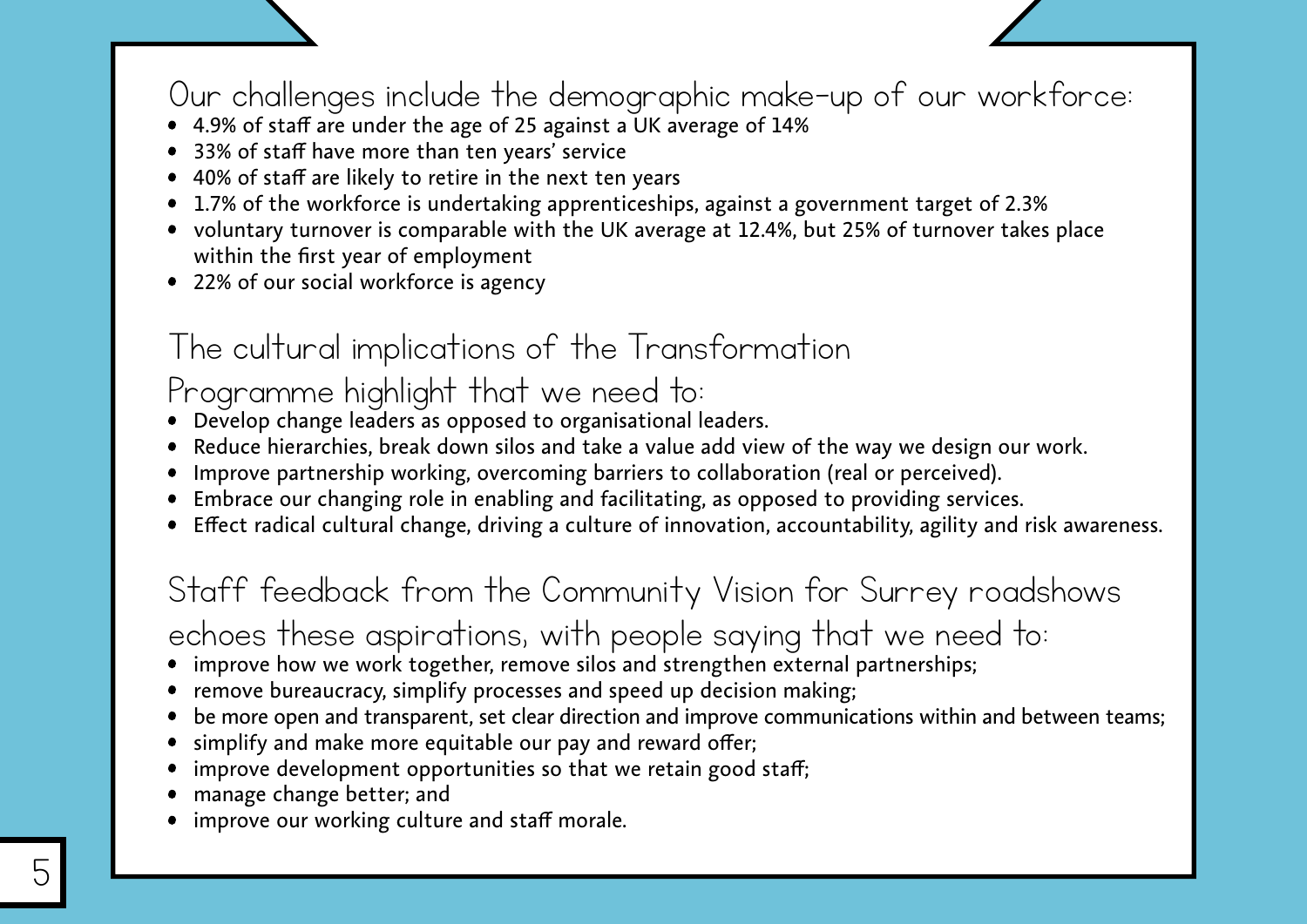### <span id="page-5-0"></span>STRATEGIC **DIRECTION**

Our People 2021 uses the quantitative and qualitative data and insight summarised above to focus on the areas that our staff have told us are important to them and will have the greatest impact on the performance of the organisation.

Strategic themes are: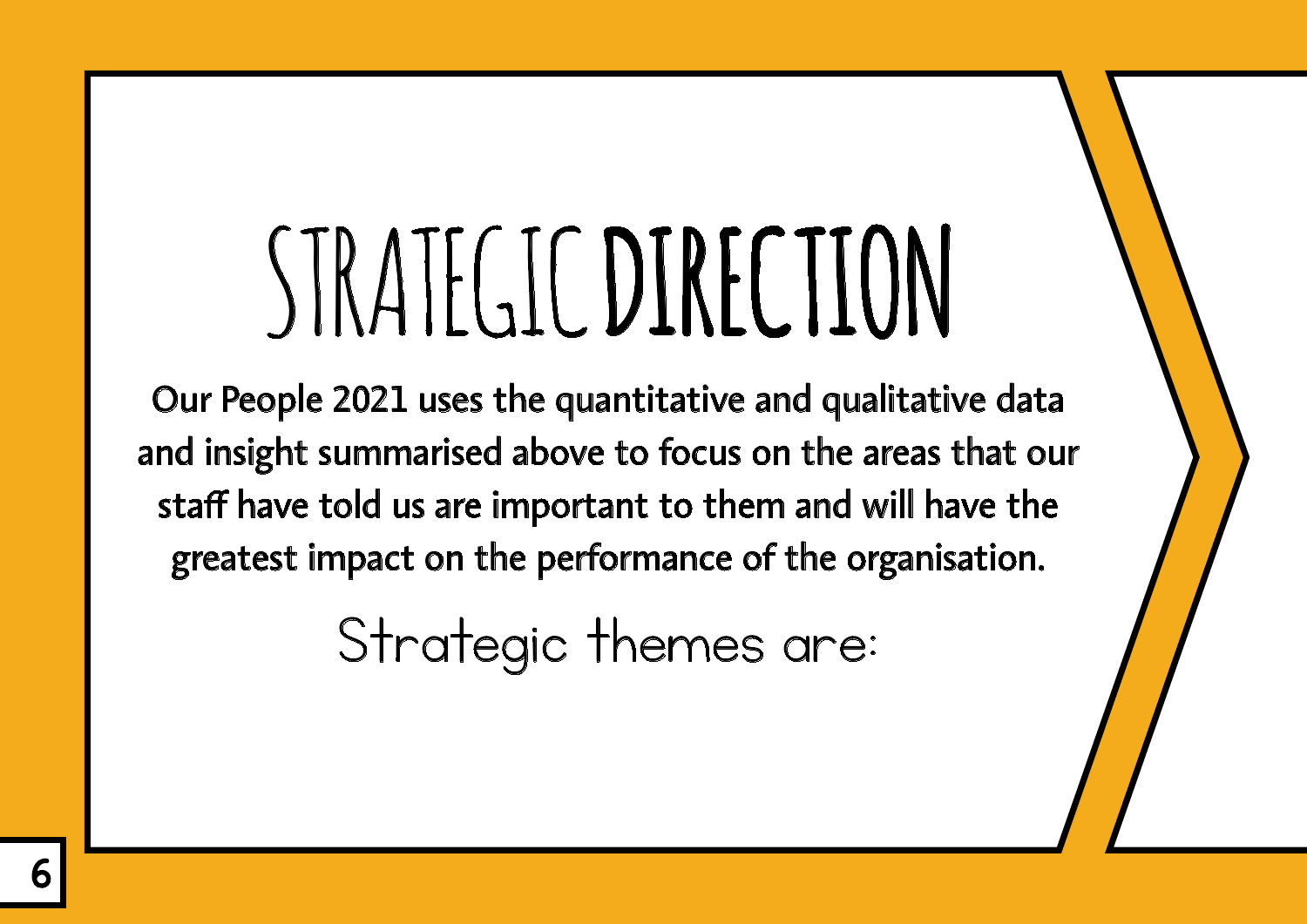### Organisational Design

The future design of the Council will have fewer layers and greater spans of control (applying a default six by six model in most cases), which will not only realise direct savings but will also help to create a more agile and effective organisation, enabling improved communications and engagement and facilitating faster decision making.

#### Individual and Collective Leadership

With fewer management layers, the work and impact of leaders at all levels of the organisation will be critical and will focus on working collaboratively to deliver sustainable high performance and change. Clarity about the leadership the Council needs now and into the future will drive how we develop existing and attract and retain new leaders with the qualities needed to deliver outcomes that make a real difference within the financial envelope available.

7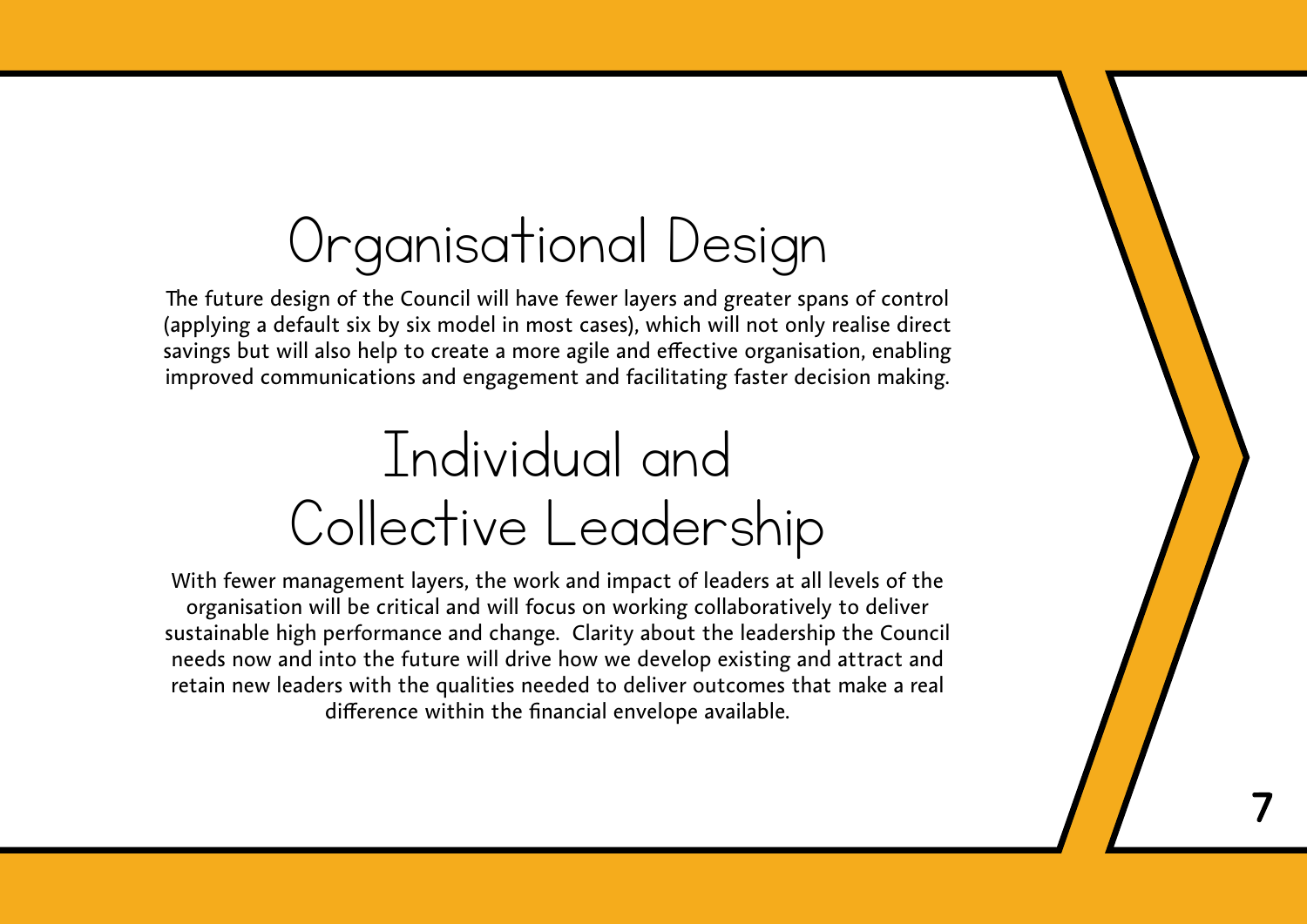#### People Development

Our focus will be on becoming an organisation with a strong reputation in local government for being "the place to work". This will go far beyond additional training and development; we will design and develop the organisation and within it the roles, leadership, management and work itself that stimulates and enthuses talent.

### Employee Engagement

How we involve and engage with staff will be fundamentally different and reflect the organisation we need to be for the future. We will move to an approach where all forms of communication foster honest and open conversations that enable information to flow and staff to be truly involved and connected with delivering the Vision, strategies and outcomes for our communities.



We will put in place pay and reward arrangements that are effective, affordable, simple, transparent and recognise and reward the impact, outcomes and behaviours needed to deliver organisational outcomes and cultural change.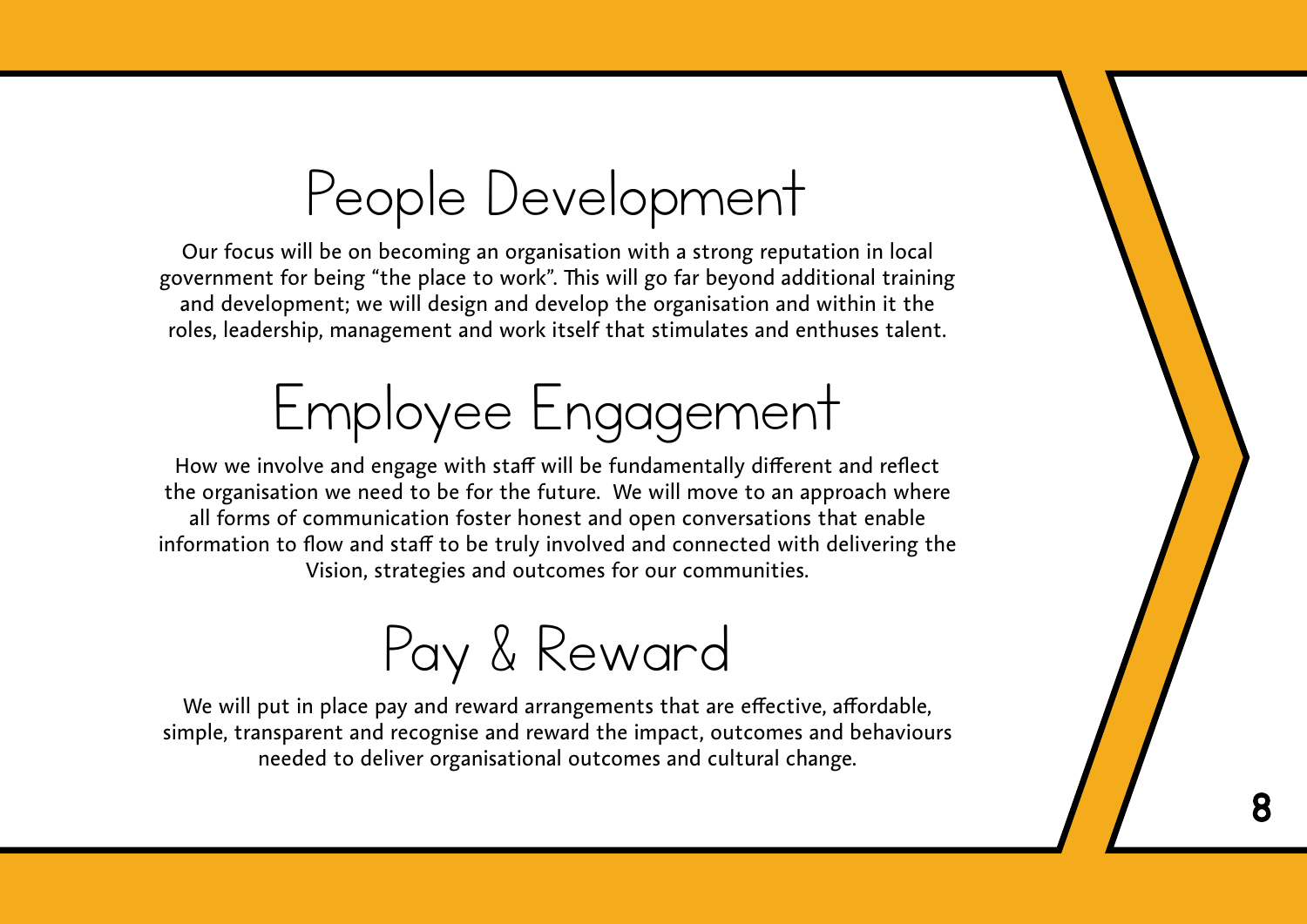#### Performance and Achievement

Alongside reviewing the Council's pay and reward strategy, we will design modern, progressive approaches that support honest performance discussions. We will invest time, focus and commitment to improving individual and organisational performance and delivering outcomes.

### Work and Job Design

Work, roles and objectives will be designed to focus on delivering outcomes as opposed to outputs and processes. This will encompass agile and digital working; the majority of our staff will be able to work anytime, anywhere, supported by the right technology and an outcome focused management style. Encouraging and enabling staff to innovate, make decisions and focus on what really matters will also be critical.

#### Human Resource Planning

Forward planning for the SCC workforce of the future will be critical to the organisation's longer term success and so we will use data and insight to forecast the organisational capacity and capability needed for the future and develop strong succession planning strategies in response to this.

9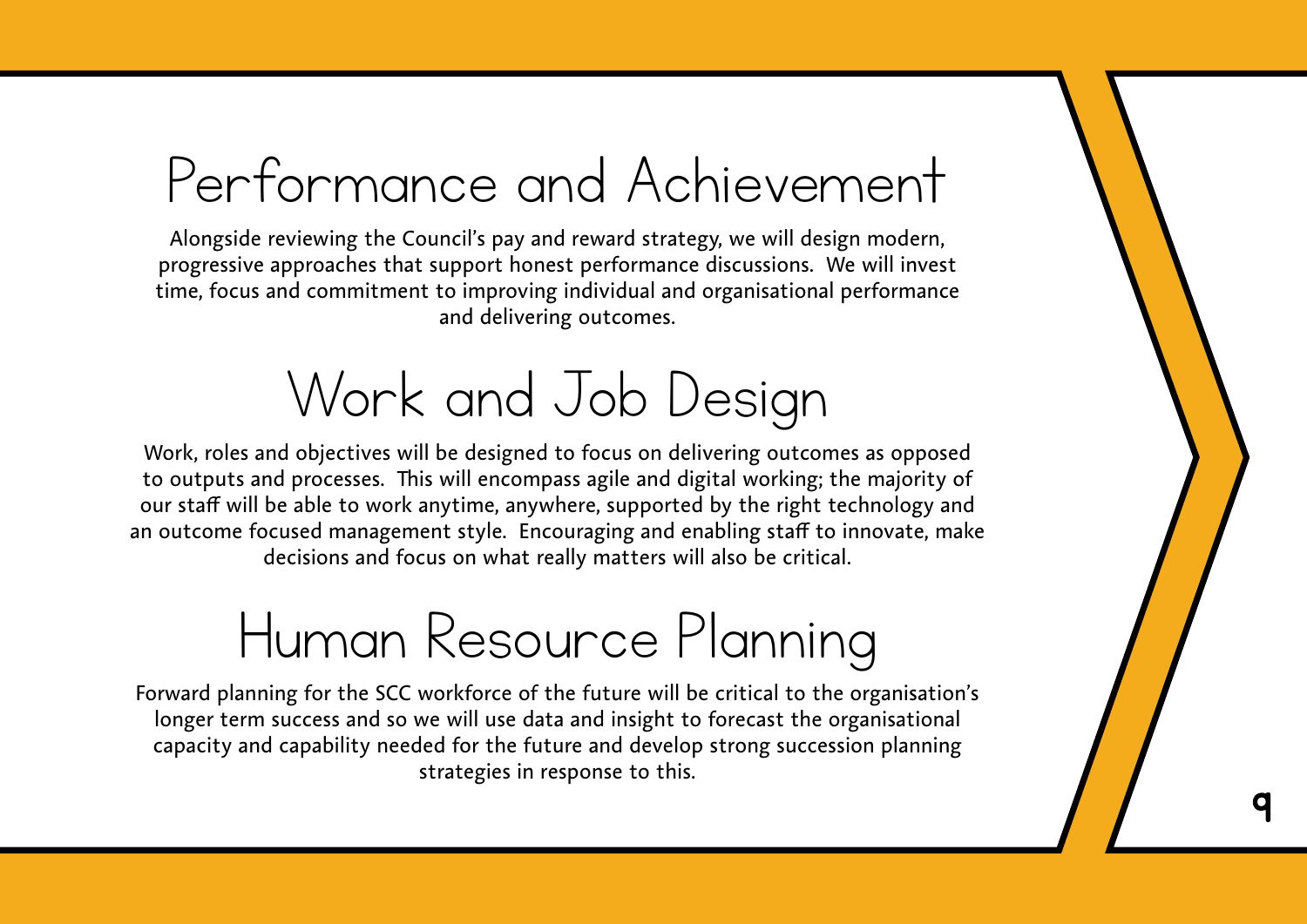### People Management Practices

Our focus on what's important for managing our people will be reflected within our people management policies and practices. We will design, plan and execute these to ensure they are effective, simple and reflect a whole organisation approach but also enable people and managers to perform effectively at a local level.

### Individual and Organisational Resilience

Individuals, teams and organisations with high levels of resilience are more confident, high performing and can deal more effectively with radical change. At 6.4 days per FTE, the Council's sickness absence levels are comparatively low (for the public sector) but as the organisation experiences huge transformation we will develop clear strategies for raising and stabilising our future resilience, with a focus on staff wellbeing through change.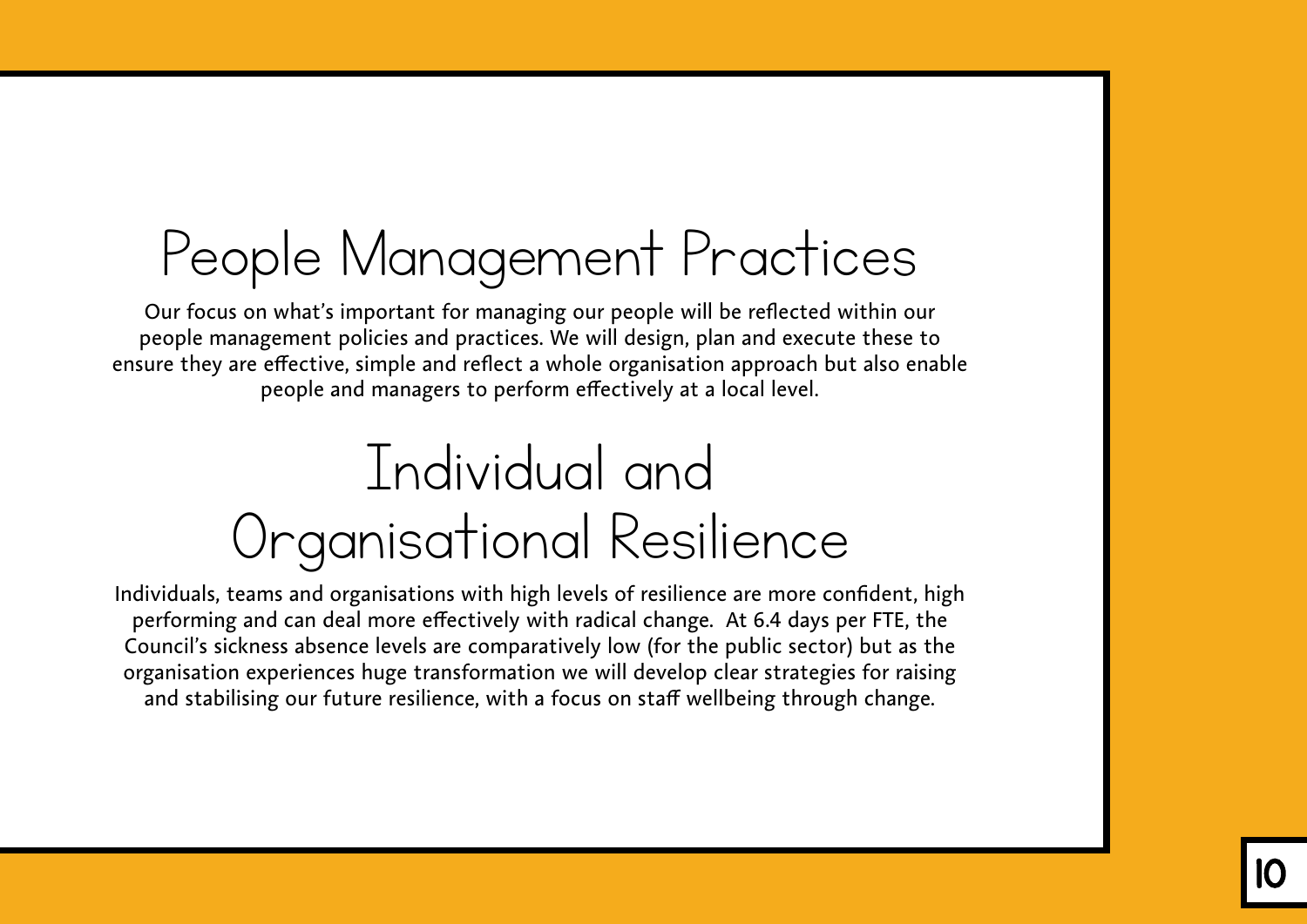# **IMPACT**

<span id="page-10-0"></span>The ultimate aim of Our People 2021 is for SCC to have a reputation for being one of the best Councils in the UK and a truly great place to work.

We will be resident and outcome focused, with faster and more effective decision making and work and job design that drives motivation and high performance. There will be an increased collective sense of purpose and high levels of collaboration. Our staff will have the confidence and skills to work more flexibly, building on existing and forging new partnerships to focus on delivering outcomes. We will work in a joined up and innovative way and take a fresh, place-based approach to leadership.

We will co-design services, building new relationships between residents, communities and partner organisations and fostering a shared sense of responsibility. We will design services with the full involvement of all stakeholders, taking an evidence based approach and working together to improve outcomes for the people of Surrey.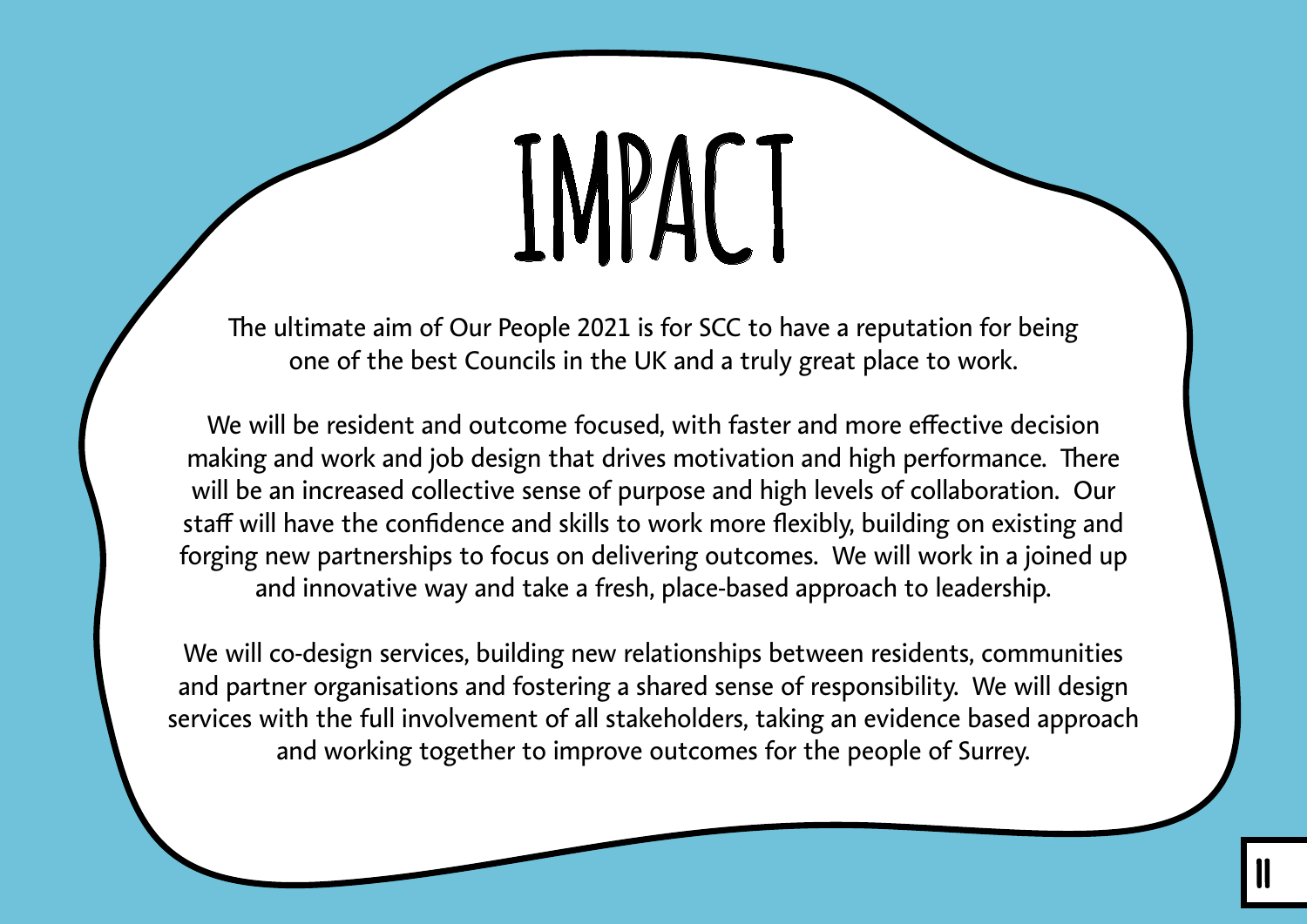### <span id="page-11-0"></span>**DELIVERING** THE **STRATEGY**

Our People 2021 is the foundation for a number of workforce related plans, programmes and strategies, the key elements of which will be held in the Our People Strategic Work Programme, against which progress will be measured on an ongoing basis. This Work Programme is not intended to be a static document; it should and will have the ability to adapt in response to changing organisational need and emerging workforce related priorities.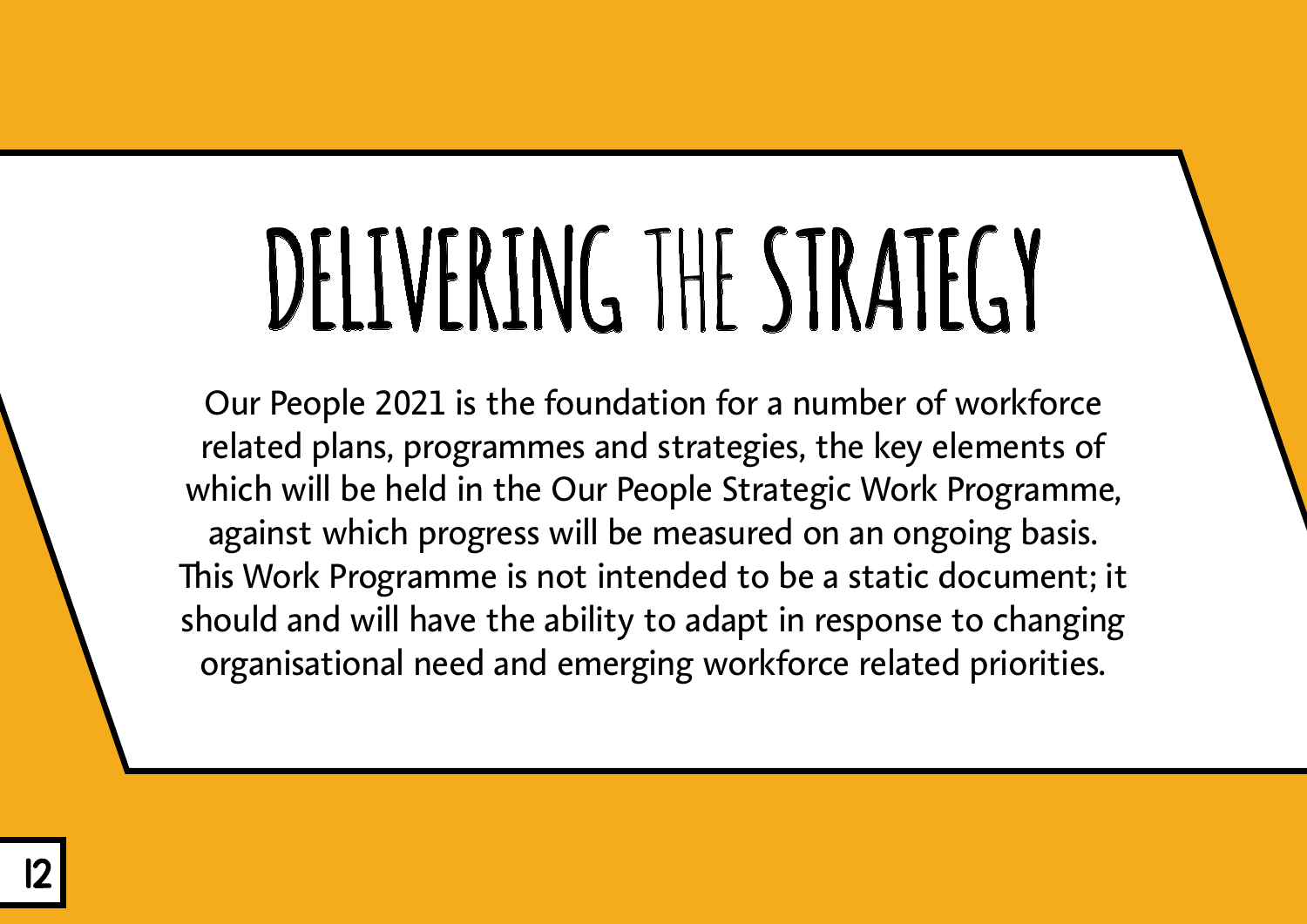## <span id="page-12-0"></span>MEASURING **SUCCESS**

The statistics within this Strategy have been taken from workforce data currently collected, supported by qualitative data in the form of feedback from staff. We will continue to measure successful delivery of the Our People 2021 Strategy using existing data (and will continue to measure the "health" of the organisation through other relevant data, e.g. workforce demographics), but this will need to be expanded to include new outcome based measures identified as we develop the Our People Strategic Work Programme, (for example, the impact of people development activity as opposed to the number of people attending training courses).

Ultimately, the success of the Our People 2021 Strategy will be measured by Surrey's success, aligned to the Community Vision for Surrey and the priorities within that. For example, our measures against the target of improving Children's Services will include increasing retention of social workers and reducing the number of agency social workers.

Our People 2021 measures will be managed by HR&OD but will be owned and delivered collaboratively with the Corporate Leadership Team. This will ensure that we only focus on the things that matter and also concentrate on the things that need to improve.